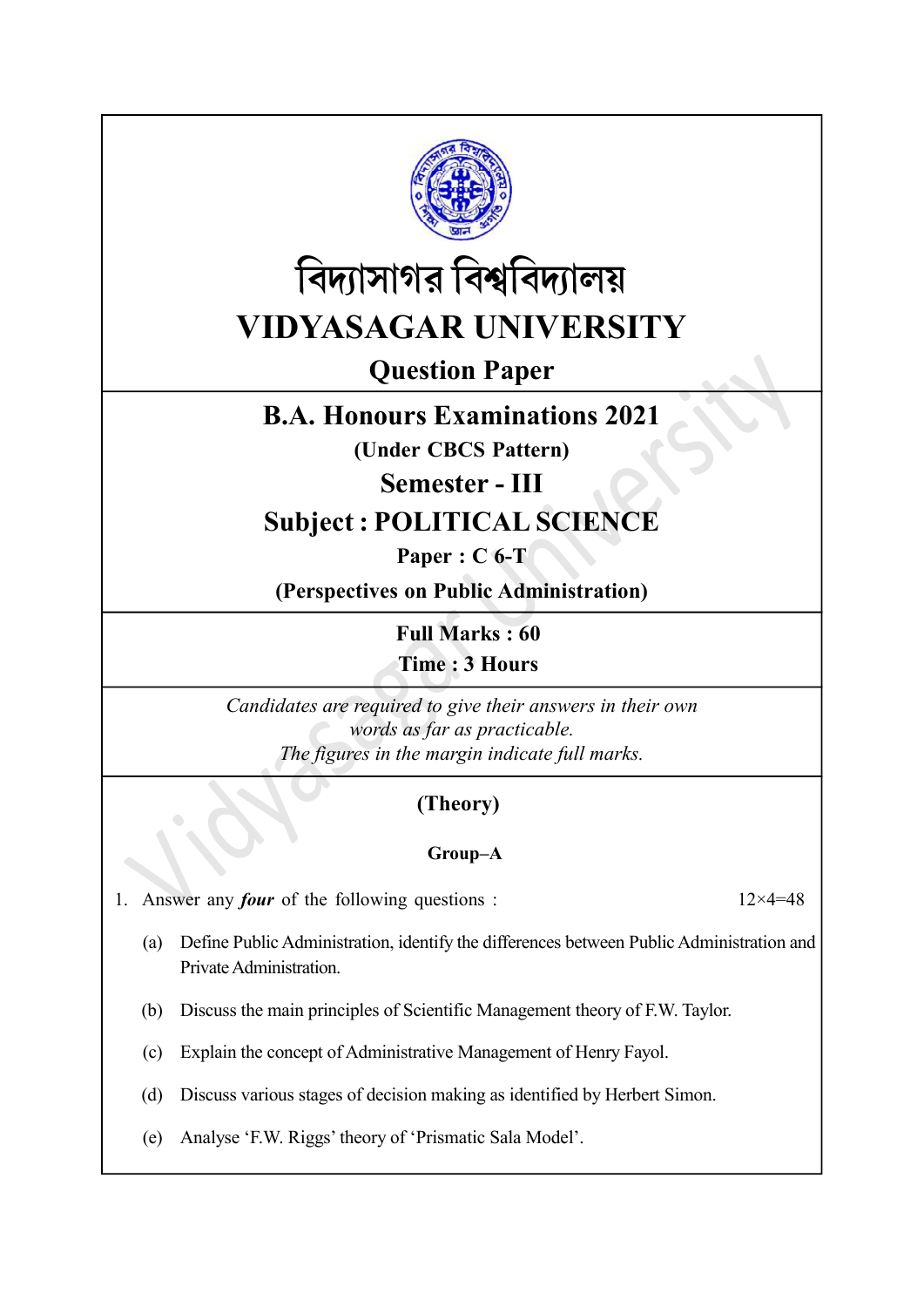- (f) Did 'New Public Administration' make a paradigm shift in Public Administration? Explain.
- (g) Critically evaluate various approaches to the study of Public Policy.
- (h) Analyse the contribution of Feminist perspective in Public Administration.

#### Group–B

2. Answer any six of the following questions :  $2 \times 6 = 12$ 

- (a) Mention is the importance of Public Administration in our social life ?
- (b) Who is considered as the founder of Public Administration when did public Administration originate as a discipline ?
- (c) Who is the proponents of 'POSDCORB' theory ?
- (d) Mention any two features of Max Weber's ideal type bureaucracy.
- (e) 'Hawthorne Experiments' are related to which theory of Public Administration ?
- (f) What are the various Stages of decision making as identified by Simon ?
- (g) What do you mean by Public Policy ?
- (h) Mention any two components of New Public Management.
- (i) Mention any two sources of innovation as identified by Peter Drucker.

#### Santali Version

#### $0700909 -$

 $\alpha$ . in the Ge and  $\alpha$  is the control of  $\alpha$  or  $\alpha$  is  $\alpha$  of  $\alpha$  is  $\alpha$  of  $\alpha$  is  $\alpha$  of  $\alpha$  is  $\alpha$  is  $\alpha$  is  $\alpha$  is  $\alpha$  is  $\alpha$  is  $\alpha$  is  $\alpha$  is  $\alpha$  is  $\alpha$  is  $\alpha$  is  $\alpha$  is  $\alpha$  is  $\alpha$  is  $\alpha$  is  $\$ 

- $\delta$ . Public Administration  $\Im$  2006  $\Im$  2008  $\Im$  2008, public administration  $\Im$ Private Administration 22020G D&2020b b&bG9 U21
- O. F. W. Toylor 30 @BGGETE 70 UG2EZNUZEN LARASEOS SZESIG USA E70768  $0.8000$  Gapuasay uzu
- G. Henry Fayol ag Administration management 70765002 Nawar a0020932020,  $000000001$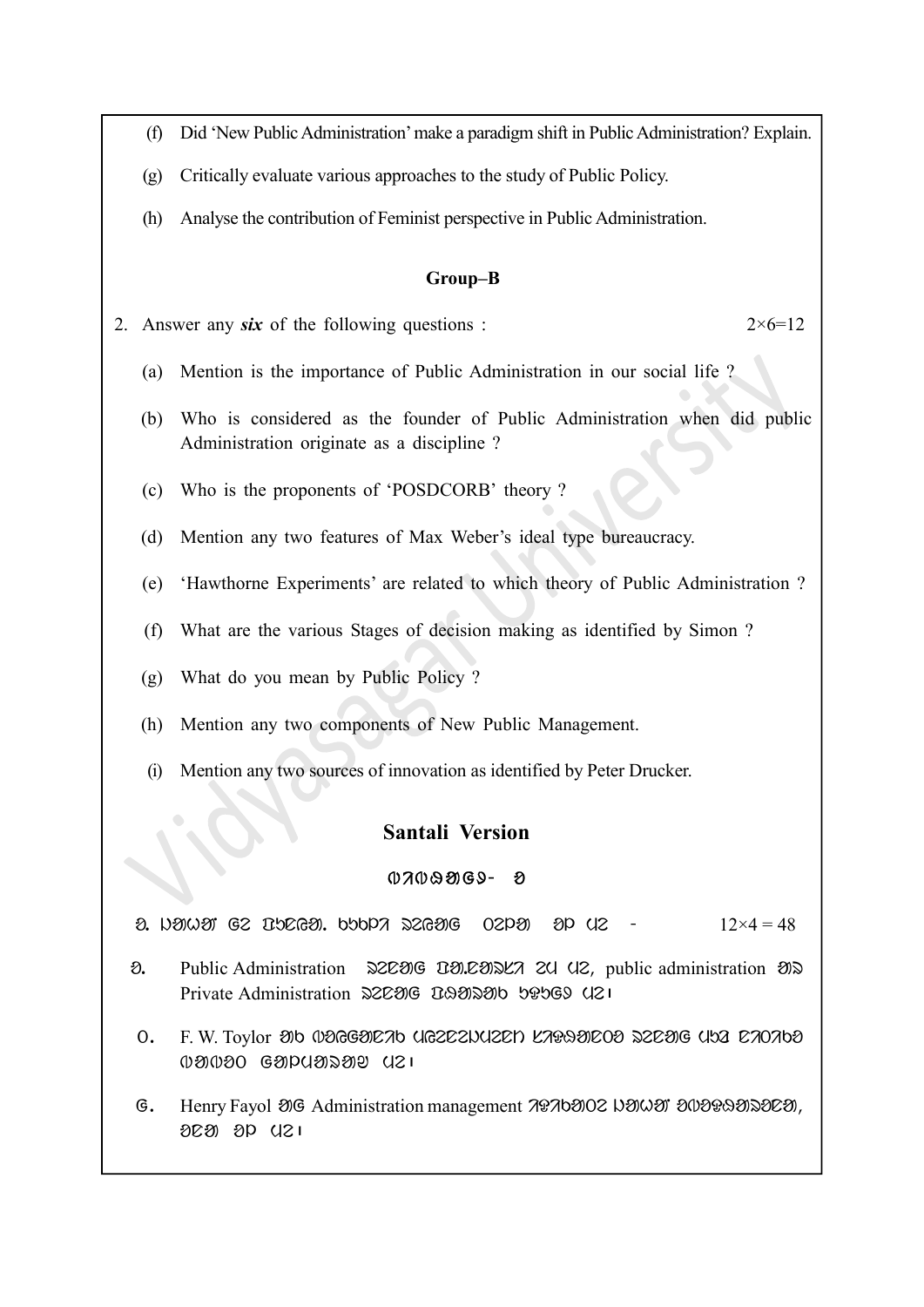- **6. Herbert Simon WOOZOZ QACWO. ODDOC COCOWDEOS DONOGSZ**  $K2999900909392$  siDeng galog  $U2$
- R. 'Prismatic sala Model' 220206 'F. W. Riggs' LAPPAEOO APA bE 02 UALDELED  $0.21$
- a. Public Administration  $\Im 2$  'new public Administration' PO DOSOUSCOUS LADON  $T$ ega $\approx$  129916 bz $\sim$  302096 cm  $\approx$  121
- b. Public Policy 20090620 PAGA9 CACAWSCAN BACOWA N2CAG USPPAG20  $U 2 I$
- D. Public Administration D2 COD700997 DOD70269709 DECOIG NOWOT 2C2U, ona bisleson me|

#### $0700909 - 0$

- 0. Negram ge Opste Ganar bota serag oepar su us:  $2 \times 6 = 12$
- a. Public Administration 220206 (12020 P3 b7 20020206 L20202020.27 N7G20  $22$  ? bpp2b $9$  u2?
- $\Omega$ . Banda administrasse sacal besonkhasion  $\Omega$  beso bacane? jokhon Publik administrason Do niYa.m lekaTe lagulen taheN  $b$   $n \times n$
- $G.$  'POSDCORB' KARAOZOO SAZAN DSONOOOO PO OOOG OOZOO?
- $\mathcal{F}$ . Max weber als 0 000 000 als also alpanoaloora also and renal ulteral valley
- p. 'Hawthorne Experiments' book Public Administration 22006 oben KAPASOOO  $k$  and  $s$  and  $s$  and  $s$  and  $s$  and  $s$  and  $s$  and  $s$  and  $s$  and  $s$  and  $s$
- $\mathfrak{A}$ . Langual ag anewa. Pzbaoz dan ozgad dzgang laneawbea.d  $D\partial\Omega$  co co centred
- b. 'Pablic Policy' PM. GOZ 829 20 05092099?
- j. 'nawa Pablik menejment'renag barYa uPaDan renag ush adsqud